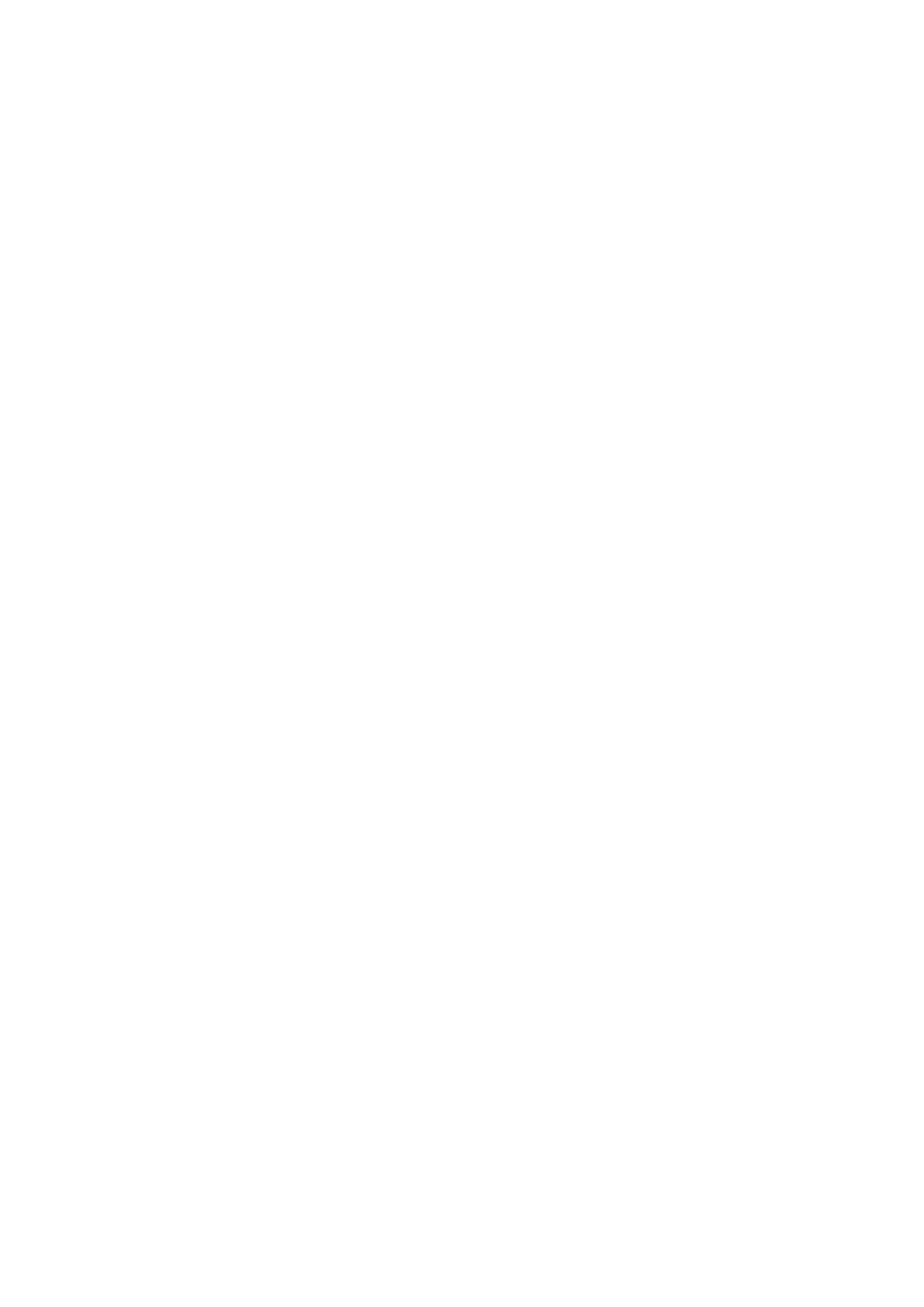

John Dunshea opened the meeting with a karakia.

The Auckland City Centre Advisory Board will elect a new chairperson and deputy chairperson, as per their Terms of Reference. Lead Officer John Dunshea will chair the first part of the meeting and procedural items until the chair is elected.

Note: a roll-call was conducted that ascertained the following members were in attendance at the commencement of the meeting:  $\checkmark$ 

| Ms Viv Beck          |   | Ms Tania Loveridge    |   |
|----------------------|---|-----------------------|---|
| Ms Noelene Buckland  | ✓ | <b>Ms Amy Malcolm</b> |   |
| Cr Pippa Coom        |   | Mr James Mooney       |   |
| Mr George Crawford   | ✓ | Nigel Murphy          | ✓ |
| Cr Chris Darby       | ✓ | Mr Richard Northey    |   |
| Mr Andrew Gaukrodger |   | Mr Antony Phillips    |   |
| Mr Matt Harray       | ✓ | Ms Anahera Rawiri     |   |
| Mr Jamey Holloway    | ✓ | Mr Patrick Reynolds   |   |
| Mr Mark Kingsford    |   |                       |   |

#### **1 Apologies**

Resolution number CEN/2022/1 MOVED by Ms N Buckland, seconded by Mr P Reynolds: **That the Auckland City Centre Advisory Board:**

#### **a) accept the apologies from**

## **Absence**

**Ms V Beck Ms A Malcolm Mr A Phillips Cr P Coom – on council business Mayor P Goff - on council business.**

## **CARRIED**

## **2 Declaration of Interest**

There were no declarations of interest.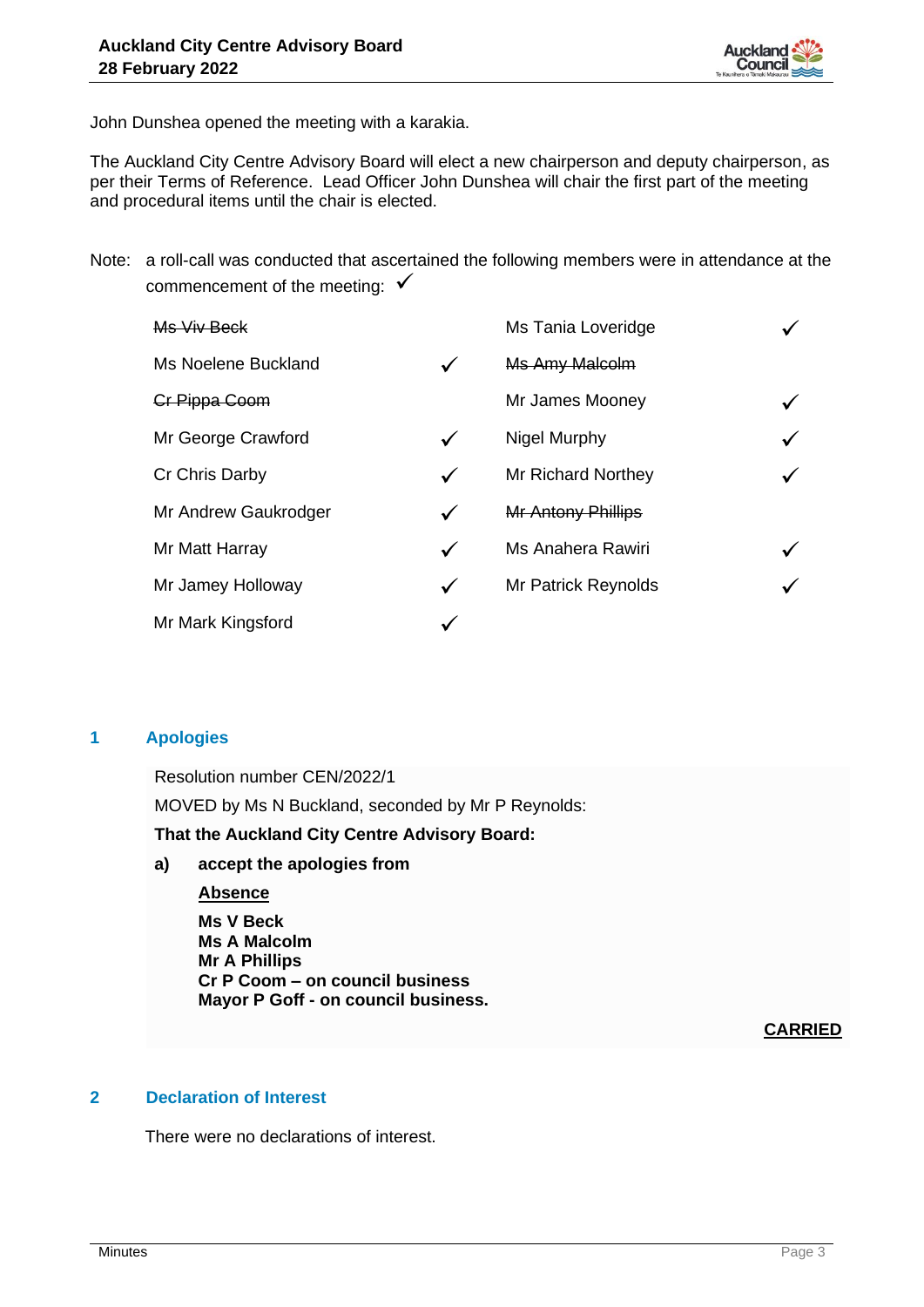

## **3 Confirmation of Minutes**

Resolution number CEN/2022/2

MOVED by Deputy Chairperson JM Mooney, seconded by Ms N Buckland:

**That the Auckland City Centre Advisory Board:**

**a) confirm the ordinary minutes of its meeting, held on Monday, 29 November 2021, as a true and correct record subject to the inclusion of an apology for absence from Mr M Kingsford.**

**CARRIED**

#### **4 Extraordinary Business**

There was no extraordinary business.

#### **5 Election of chairperson and deputy chairperson**

Resolution number CEN/2022/3

MOVED by Ms N Buckland, seconded by Mr GC Crawford:

#### **That the Auckland City Centre Advisory Board:**

**a) agree that the chairperson and deputy chairperson will be elected by open ballot**

#### **CARRIED**

Resolution number CEN/2022/4

MOVED by Ms N Buckland, seconded by Mr N Murphy:

#### **That the Auckland City Centre Advisory Board:**

**b) agree that the chairperson will be elected using voting system B (as described in Schedule 7, Clause 25 of the Local Government Act 2002)**

#### **CARRIED**

Resolution number CEN/2022/5

NOMINATED by Ms N Buckland, seconded by Mr N Murphy:

#### **That the Auckland City Centre Advisory Board:**

**c) elect Andrew Gaukrodger as chairperson**

## **CARRIED**

Andrew Gaukrodger assumed the chair at 3:24pm and called for nominations for the position of deputy chairperson

Resolution number CEN/2022/6

NOMINATED by Chairperson AG Gaukrodger, seconded by Mr P Reynolds:

#### **That the Auckland City Centre Advisory Board:**

**d) elect James Mooney as deputy chairperson.**

#### **CARRIED**